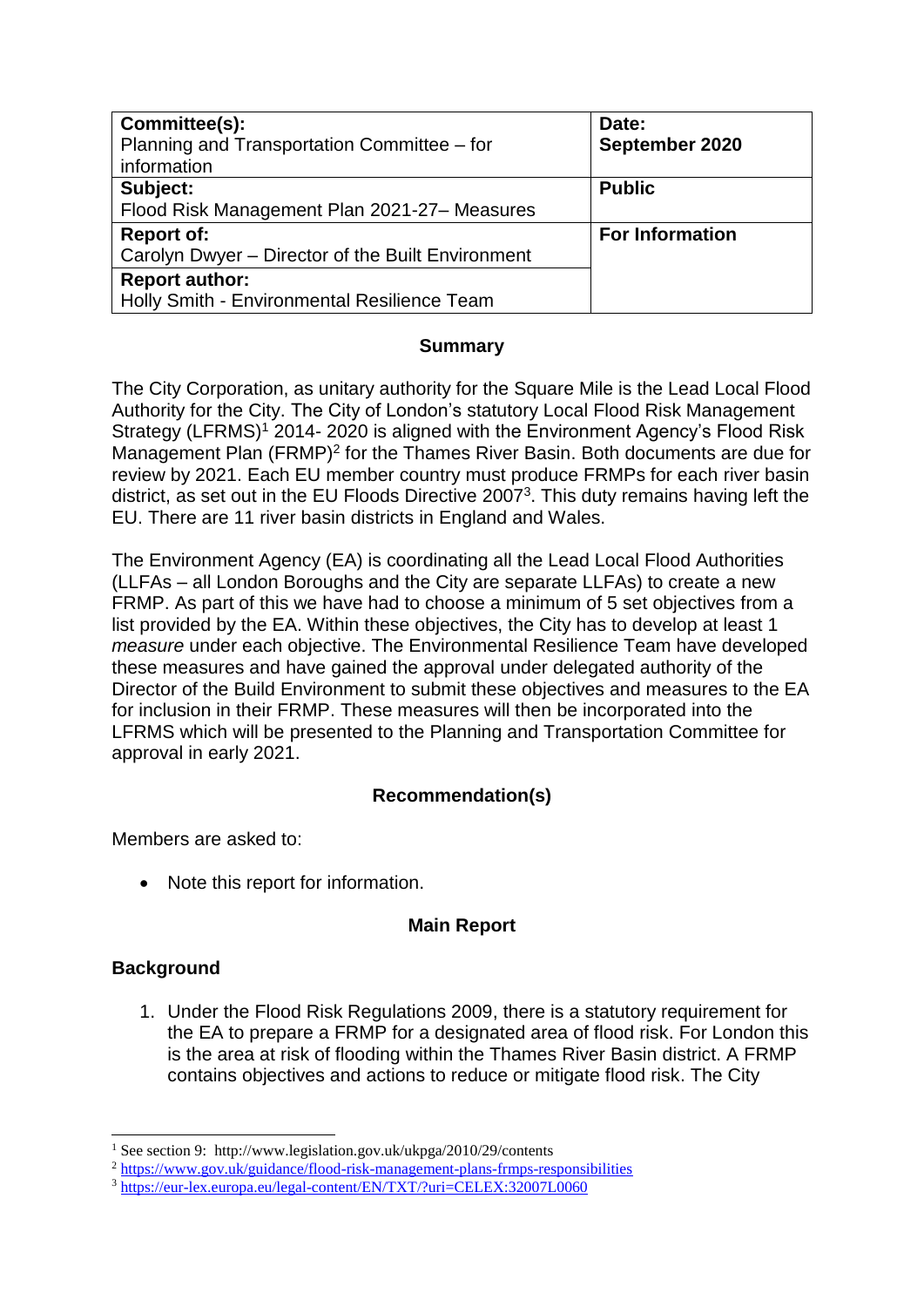reports annually to the Environment Agency (EA) on our contribution to the implementation of the FRMP. The current FRMP ends at the end of this year.

- 2. The EA is coordinating all the Lead Local Flood Authorities (LLFAs all London Boroughs and the City are separate LLFAs) to feed into a new FRMP for 2021-2027. The EA sent a list of objectives, each LLFA must pick at least 5 objectives and then develop at least 1 measure under each objective.
- 3. The City Corporation, as unitary authority for the Square Mile is the Lead Local Flood Authority (LLFA) for the City. The Flood and Water Management Act 2010 assigns various responsibilities to Lead Local Flood Authorities including the requirement to develop, maintain, apply and monitor a strategy for local flood risk management in its area – the Local Flood Risk Management Strategy (LFRMS).
- 4. The City of London Local Flood Risk Management Strategy (LFRMS) holds information on how the LLFA plans to work together with communities and businesses to manage and mitigate flood risk in our area (the Square Mile). The LFRMS sets out **how** the City is going to achieve the EA FRMP objectives and measures.

# **Current Position**

- 5. As part of this process of developing the new FRMP, the Environmental Resilience Team has selected 6 objectives from a prescribed list provided by the EA, which were discussed and agreed in the March 2020, by the officers Flood Risk Steering Group. Within these objectives, the City must develop at least 1 *measure* under each objective.
- 6. Measures can be thought of as actions that will be taken to mitigate flood risk. The measures must be S.M.A.R.T (Specific, Measurable, Attainable, Relevant, Time-bound). The measures chosen evolved from the previous FRMP; if they were complete, we evolved the measure to be more ambitious. If the measure was only part complete, we brought it forward. A few were dropped as they were not applicable anymore or were continuing tasks that had no end date (e.g. attending partnership meetings quarterly), therefore could not be made SMART. The EA are shifting their focus from flood *prevention* to flood *resilience,* so many measures reflect this.
- **7.** There are 12 measures in total, under 6 prescribed objectives. The objectives and measures are presented in Appendix 1 Flood Risk Objectives and Measures *Appendix 1 - FRMP Objectives and SMART Measures*. The measures were accepted by the Flood Risk Steering Group in June 2020 and approved under delegated authority by the Director for the Built Environment in July 2020.

# **Proposals**

8. The Environmental Resilience Team have developed 12 measures in appendix 1 and have gained the approval of the Director of the Built